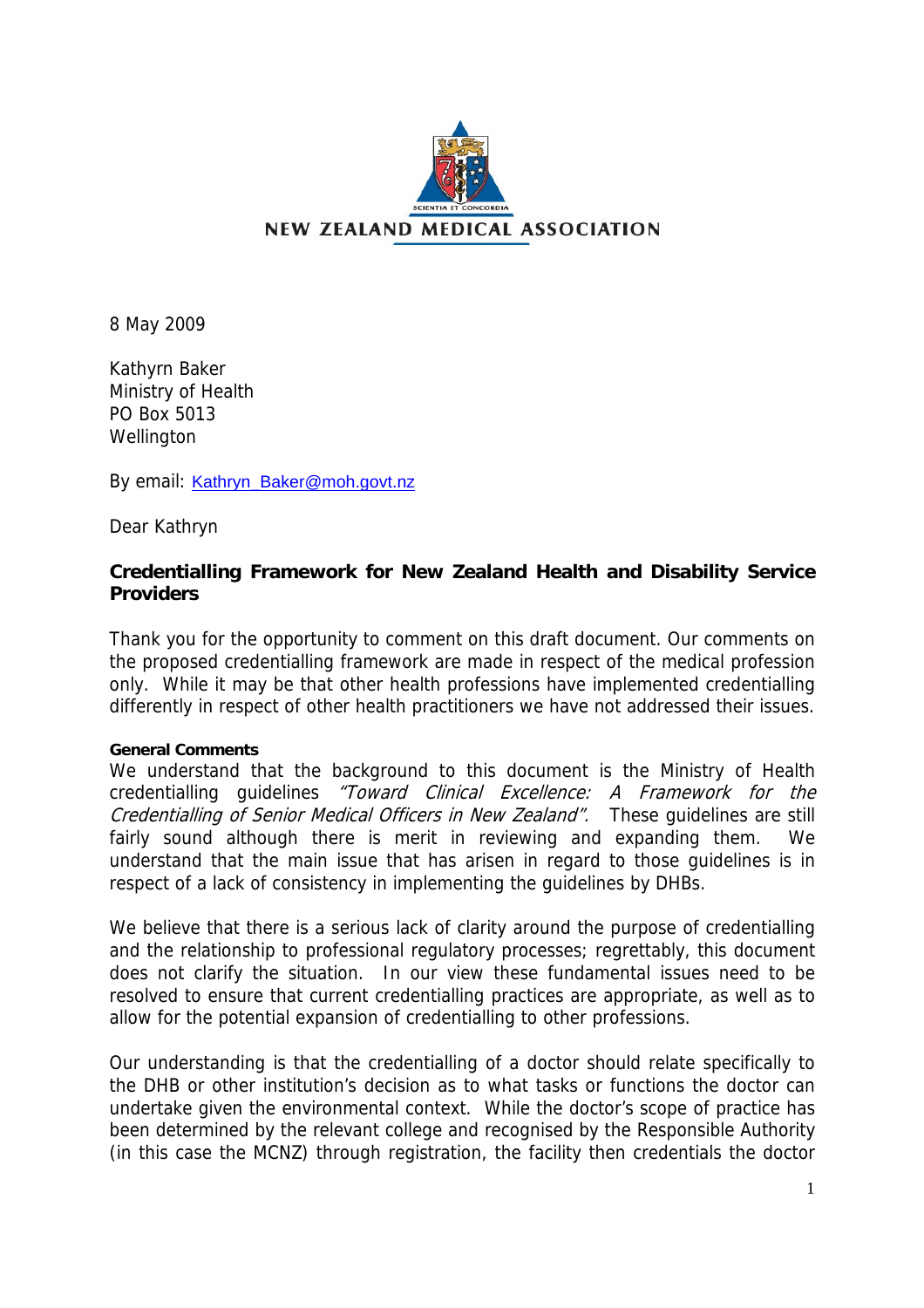for the tasks s/he is authorised to do within a specific work environment. Sometimes limitations are created by the fact that there are limited resources available. The example given in the document of an orthopaedic surgeon with experience in spinal surgery who is credentialed to perform all orthopaedic surgery excluding spinal procedures because the hospital does not have the required facilities and back up support necessary, is precisely what we understand credentialling to be used for. In our view credentialling used in this way is entirely appropriate.

We understand that credentialling has also been used at other times for those situations where a doctor has over time specialised within his/her scope of practice to such an extent that s/he does not feel competent to practice to the full breadth of his/her scope and requests the facility credentialling a more limited set of functions within the doctor's scope. While we accept that this is happening we query whether this is appropriate as we believe that this is a situation which falls within the authority and responsibility of the MCNZ as detailed in the Health Practitioners Competence Assurance Act 2003 (HPCA Act). This is critical for reasons of professional autonomy, but also because of patient safety, and continuity of process. We believe that the Medical Council as the ultimate arbiter of competence must retain control of the process. It is critical that in circumstances where a doctor's scope of practice is limited or restricted for reasons of competence, that the situation is fully transparent to the Medical Council. Using credentialling in this way may result in a lack of clarity in respect of individual competence.

The document goes further than this and proposes that this framework should be widened to allow the credentialling process to include matters outside the doctor's scope of practice. This however is precisely what is intended to be covered by the MCNZ's registration process.

In our view the proposed extension of a doctor's scope of practice is - and should remain - entirely within the province of the MCNZ and the relevant college, as should matters in respect of clinical competence. This proposal to extend a scope of practice in this way is in our view in conflict with both the spirit and substance of the HPCA Act which provides:

# **"20 Authority must inform applicant that it proposes to depart from indicated scope of practice or to decline application**

- (1) In assessing an application under section [17,](http://www.legislation.govt.nz/act/public/2003/0048/latest/link.aspx?search=sw_096be8ed80349ce1_credential&id=DLM203393#DLM203393) an authority must consider whether the applicant is qualified and competent to practise within the indicated scope of practice submitted by the applicant under section  $17(2)(b)(i)$ .
- (2) If the scope of practice that an authority proposes to authorise for an applicant differs from that indicated by the applicant under section  $17(2)(b)(i)$ , whether in respect of conditions to be stated or otherwise, the authority must inform the applicant in writing why it proposes to authorise a different scope of practice.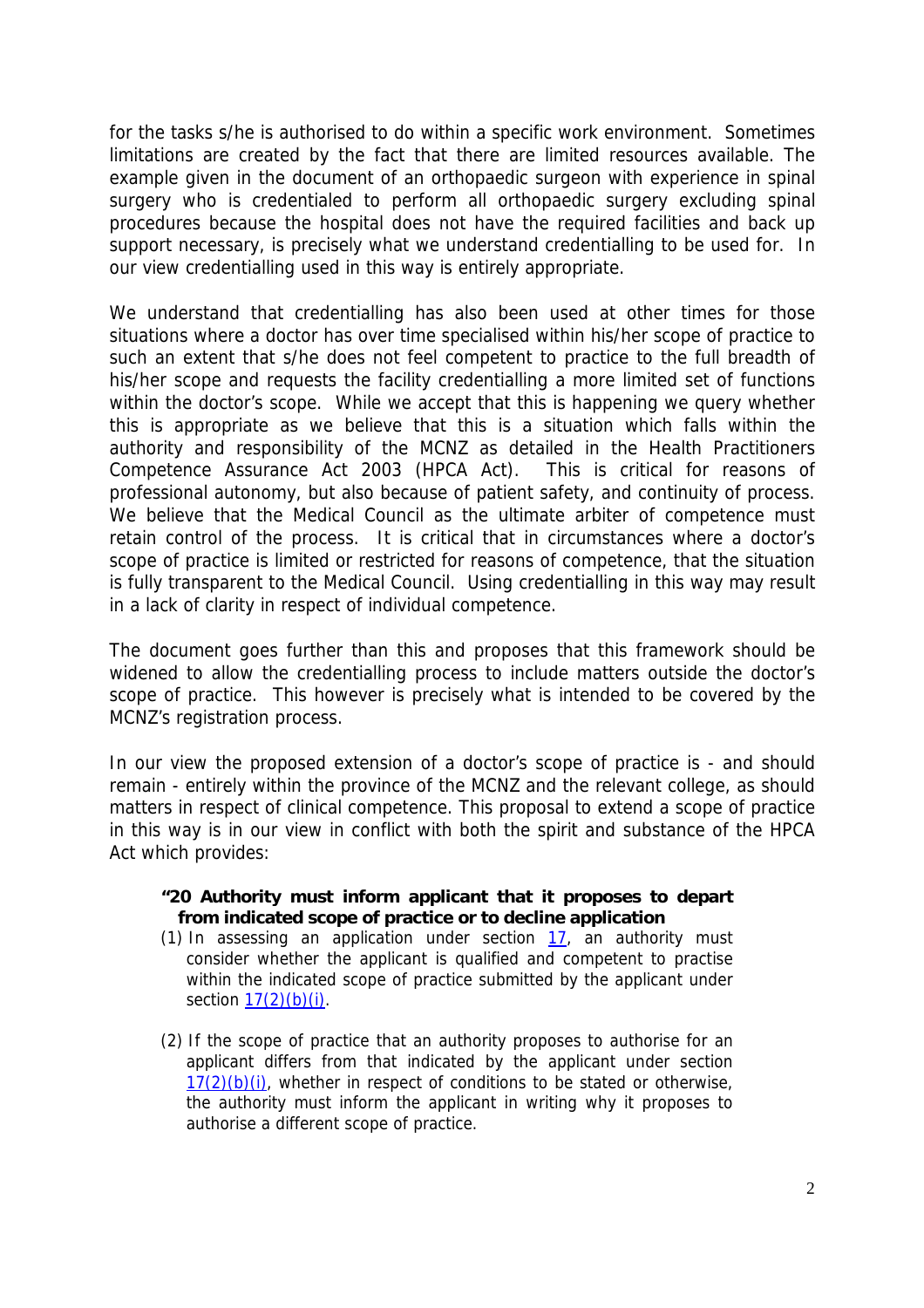- (3) If, in assessing an application under section [17,](http://www.legislation.govt.nz/act/public/2003/0048/latest/link.aspx?search=sw_096be8ed80349ce1_credential&id=DLM203393#DLM203393) the authority proposes to decline the application, the authority must inform the applicant in writing why the authority proposes to decline the application.
- (4) When the authority informs an applicant under subsection [2\(2\)](http://www.legislation.govt.nz/act/public/2003/0048/latest/link.aspx?search=sw_096be8ed80349ce1_credential&id=DLM203396#DLM203396) or subsection  $(3)$ , the authority must also give the applicant—
	- (a) a copy of any information on which the authority relies in proposing to authorise a different scope of practice or to decline the application; and
	- (b) a reasonable opportunity to make written submissions and be heard, either personally or by his or her representative, in respect of the matter.
- (5) Subsection  $(4)(a)$  is subject to section  $154$ .
- **21 Authority may authorise scope of practice or changed scope of practice**
- (1) The responsible authority may authorise a scope of practice for an applicant who applies to be registered as a health practitioner.
- (2) The responsible authority may authorise any changes to the existing scope of practice of a health practitioner who applies for a change in the authorisation of his or her scope of practice.
- (3) A change determined under subsection  $(2)$  may consist of any 1 or more of the matters described in section [22\(2\)](http://www.legislation.govt.nz/act/public/2003/0048/latest/link.aspx?search=sw_096be8ed80349ce1_credential&id=DLM203398#DLM203398).
- (4) If an applicant is, under section  $20(4)(b)$ , entitled to an opportunity to make written submissions and be heard, an authorisation under subsection [\(1\)](http://www.legislation.govt.nz/act/public/2003/0048/latest/link.aspx?search=sw_096be8ed80349ce1_credential&id=DLM203397#DLM203397) or subsection [\(2\)](http://www.legislation.govt.nz/act/public/2003/0048/latest/link.aspx?search=sw_096be8ed80349ce1_credential&id=DLM203397#DLM203397) may be determined only after the applicant has had that opportunity.

#### **22 Contents of authorisation of scope of practice**

- (1) An authorisation, under section [21,](http://www.legislation.govt.nz/act/public/2003/0048/latest/link.aspx?search=sw_096be8ed80349ce1_credential&id=DLM203397#DLM203397) of a scope of practice must state the scope of practice by describing the health services that the applicant is, subject to any conditions included in the authorisation, permitted to perform.
- (2) An authorisation, under section  $21$ , of a change to a scope of practice must state the change involved by reference to 1 or more of the following matters:
	- (a) the health services that the applicant is permitted to perform:
	- (b) the cancellation or variation of any condition that forms part of the applicant's scope of practice:
	- (c) the inclusion in the applicant's scope of practice of any new conditions.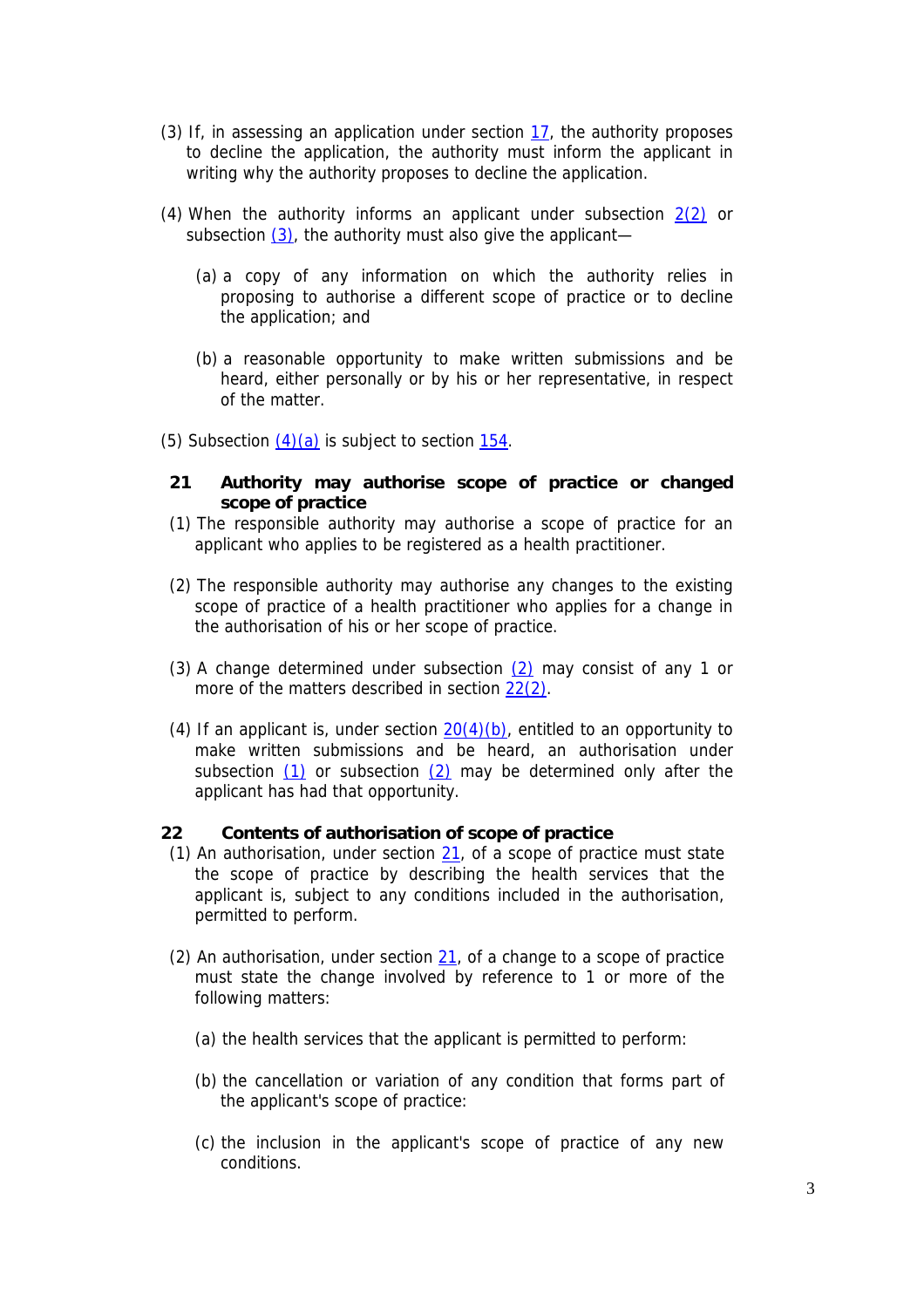- (3) Any conditions included in a scope of practice under subsection [\(1\)](http://www.legislation.govt.nz/act/public/2003/0048/latest/link.aspx?search=sw_096be8ed80349ce1_credential&id=DLM203398#DLM203398) must be of a kind that the authority considers are required to ensure the competent practice of the applicant, and, without limitation, may include any of the following:
	- (a) a condition that the applicant practise subject to the supervision of 1 or more nominated health practitioners or health practitioners of a stated class:
	- (b) a condition that the applicant practise subject to the oversight of 1 or more nominated health practitioners or health practitioners of a stated class:
	- (c) a condition that the applicant not perform any task of a stated kind or that he or she perform those tasks only in stated circumstances:
	- (d) a condition that the applicant practise only in a stated capacity, for example, as an employee of a nominated person or a person of a stated class:
	- (e) a condition that the applicant practise in association with 1 or more nominated persons or persons of a stated class:
	- (f) a condition that the applicant practise only for a specified period:
	- (g) a condition that the applicant attain 1 or more further stated qualifications or attain further experience of a stated kind:
	- (h) any condition that the authority believes on reasonable grounds to be necessary to protect the safety of the public."

It is worth noting that credentialling is not mentioned in the statute at all suggesting that the legislators did not intend credentialling to be a prime "competence assurance activity" in respect of individual health practitioners.

Further, by allowing a scope of practice to be extended through the credentialling process we are concerned that the facility will be impinging on the role of the MCNZ and the Colleges. There is an inherent conflict of interest in its doing so given that the facility's focus is necessarily about output rather than maintenance of individual professional competence. We therefore oppose any proposal to extend scopes of practice through credentialling.

Having said that, we appreciate that there are situations where it may be appropriate for a doctor's scope of practice to be extended and/or a doctor's performance assessed. However, such decisions must be made by the MCNZ in conjunction with the relevant college as the HPCA Act anticipates. The facility's role in determining a doctor's duties and functions should be limited to issues around context, including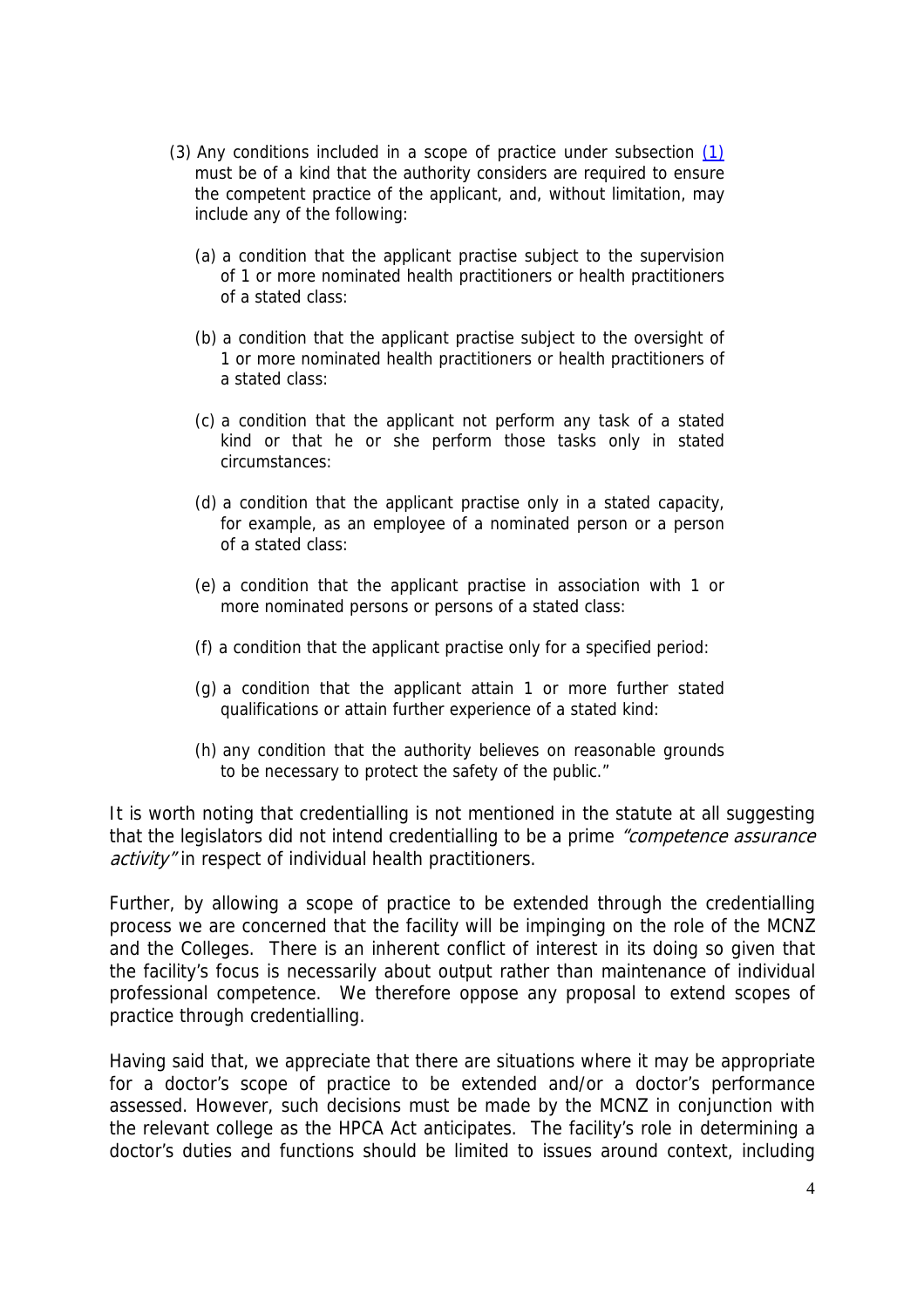available facilities and resources which determine how much of their scope of practice the doctor can fulfil in the particular environment.

Having provided the above comments we now comment on specific matters in the proposed framework.

# **Definitions**

We believe that definitions in the document in regard to credentialling are confusing and seem to be contradicted at various points throughout the document. We believe however that the definition of Organisational Credentialling "identify[ying] the specific clinical responsibilities the health professional is considered competent to undertake and appropriate to perform within a specific context, which includes clinical support and available resources" and found on page 5, is an appropriate definition. We would however change the term "health professional" to "health practitioner" so that it is consistent with the HPCA Act.

Another area of confusion is in the use of the term "scope of practice" which is a term defined in and well understood in terms of the HPCA Act, and the reference to "organisational scope of practice" which is something entirely different. We suggest that different wording is used in respect of the latter to avoid this confusion.

### **Application to General Practice.**

We understand that this framework is intended to cover general practitioners who work for DHBs but are less certain that it is to be applied to general practitioners who are self employed in small businesses. While the former may be acceptable extending the framework to encompass the small business model is problematic and needs to be the basis of further consultation.

# **Application to Private Practice**

As with general practice we also believe that the credentialling framework is unsuited to small private practices where the owner of the business is the one who needs to be credentialed. Again key stakeholders need to be consulted before the credentialing framework is applied to small private practices. Note however that in referring to private practice we do not include private hospitals which we believe would benefit from the application of a credentialing framework.

# **Credentialling Status and Disciplinary Action**

The document states that a "credentialling review must not proceed where the practitioner has an unresolved disciplinary matter, to ensure that the non punitive nature of credentialling is not compromised". While we understand the concern that the process of credentialling could be used in a punitive way where there are disciplinary issues, it may be equally punitive for a practitioner to be unable to be credentialled in a situation where there are outstanding alleged disciplinary issues. Our system has always been based on the premise that a person is presumed to be innocent until proven guilty. Moreover disciplinary matters can lie over a practitioner for a considerable time and it would be unfair for the practitioner's ability to be credentialled to be held up while the matter winds its way through internal – and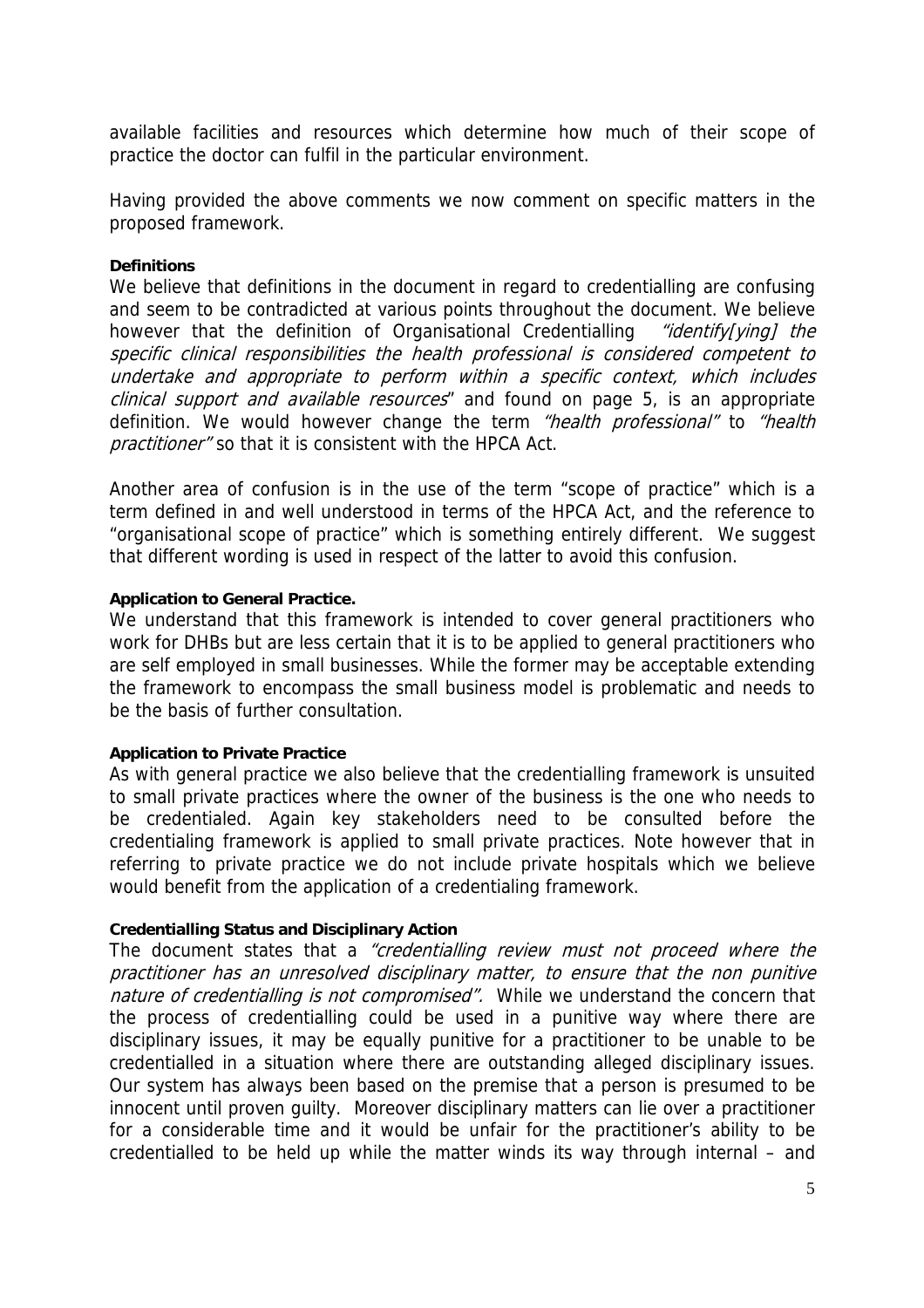sometimes external legal - processes. If a person has not been found to be largely incompetent, or where a performance issue is not safety related then credentialling should occur although it may be appropriate in situations where safety issues are raised for the disciplinary situation to be considered as part of the credentialling process.

### **Practice Visits for Assessment of Performance**

The document presupposes that practice visits for performance will occur and asks what information from these visits should be used for credentialling. It should be noted however that this matter is still at a consultation stage and a final decision has not been made. It does however raise another issue however, namely the duplication of processes.

#### **Duplication of Processes**

The proposed framework involves various combinations of peer review, 360 degree reviews and performance assessment, all of which are already in place in other guises (e.g. RANZCOG currently runs practice visits and peer reviews are already generally required by the MCNZ). We are concerned that this proposed credentialling framework will duplicate activities and functions already undertaken and add to the confusion between credentialling and regulatory processes. The framework needs to be aligned with current processes so that duplication does not occur.

### **Audit**

While as noted above we have reservations about this proposed credentialling framework as drafted, we do believe that should a final framework be developed and implemented then it must set a standard that all DHBs are required to meet and performance against those standards audited regularly.

#### **Consumer roles in credentialling**

We accept the requirement of DHBs to have community input into as many parts of the DHB's activities as possible and believe that in most cases this is appropriate. We are not sure however that in respect of credentialling the involvement of consumers would add value to the process.

### **Consumer access to credentialling information**

While we support consumers having access to the credentialled status of providers and organisations and access to credentialling processes in general we would not want consumers to have access to the specific detail of an individual practitioner's credentialling status (e.g. the reasons for a particular status). In our view this is an individual employment or contract issue and therefore private to that individual and facility.

### **Locums**

There are also issues concerning the credentialling of locums. While we agree that locums should be credentialed, the fact that locums may work for very short periods of time for a number of different facilities may mean that for practical purposes the framework will need to be modified to accommodate their situation.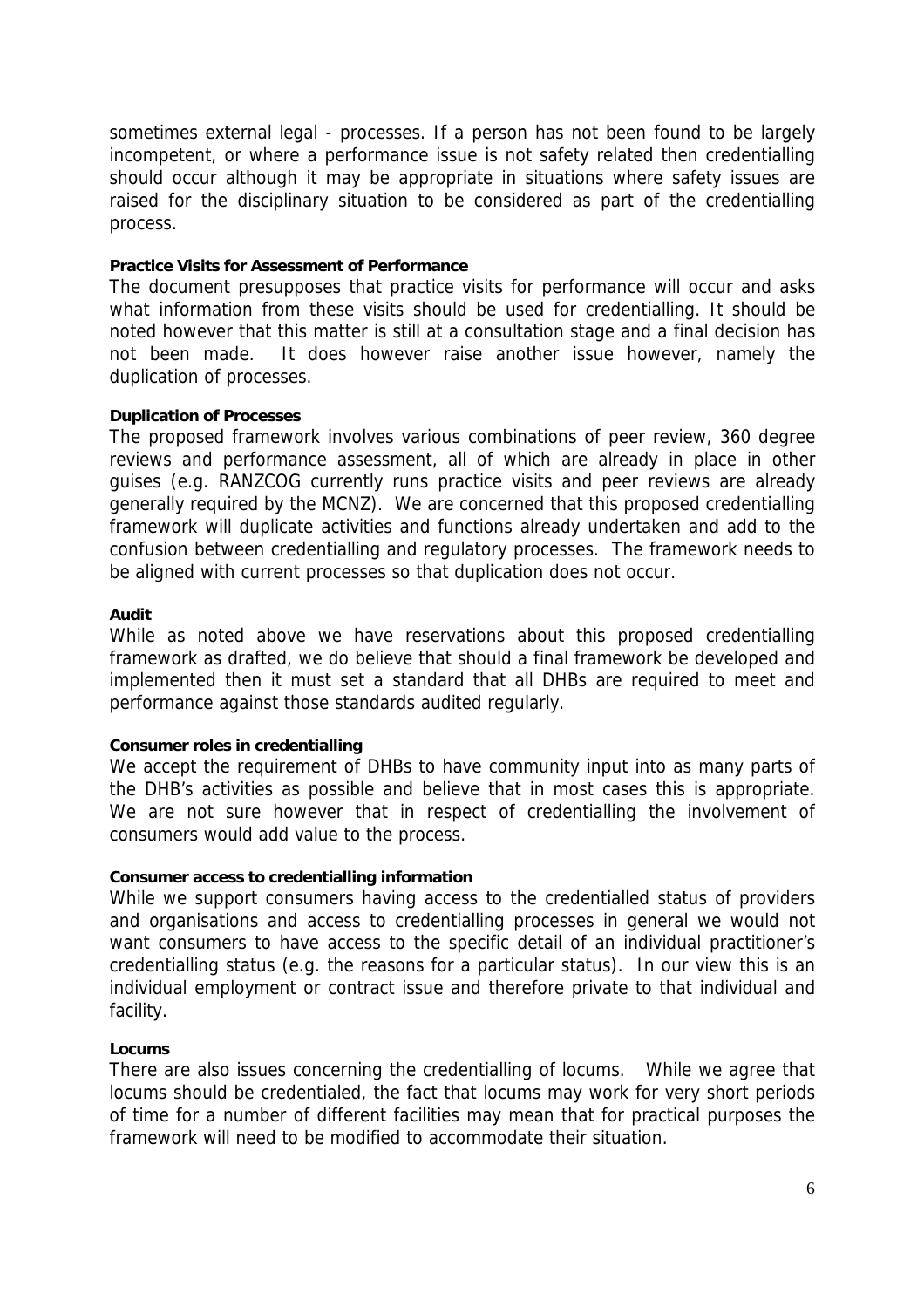# **Locum Database**

The framework contemplates the establishment of a locum database that records the locum's employer history, employment timeframe, service level and clinical responsibility which could be provided to the new employing organisation. We are not convinced that this measure is necessary or appropriate, and would seek further discussion on the rationale behind the proposal.

# **Doctors Undertaking Training**

We understand that it is not intended that this framework cover doctors undertaking training. In our view it should not as

- a) trainees are supervised and
- b) trainees are often required to move between facilities to gain training experience; not only at the end of a three or six month rotation, but also during a rotation and credentialling may unreasonably fetter such training.

# **Summary**

In summary we

- Support the credentialling of a doctor where it limits a scope of practice as a result of environmental issues that limit the doctor from working to his or her full scope of practice.
- **Do not** accept that credentialling should be used as a tool in respect of determining individual competence.
- **Do not** support credentialling being used to extend a scope of practice. This is a matter entirely for the MCNZ and colleges and appears to be in conflict with the HPCA Act 2003.
- Believe that there is a lack of clarity regarding the purpose of credentialing.
- Consider that there are significant difficulties in applying this credentialling framework to small businesses in private practice and recommend that significant consultation occur with key stakeholders before being applied to this group.
- Believe that credentialling should not be curtailed because of outstanding disciplinary issues.
- Note that the presumption that practice visits for performance will occur is premature.
- Are concerned that the proposed framework will unnecessarily duplicate existing processes.